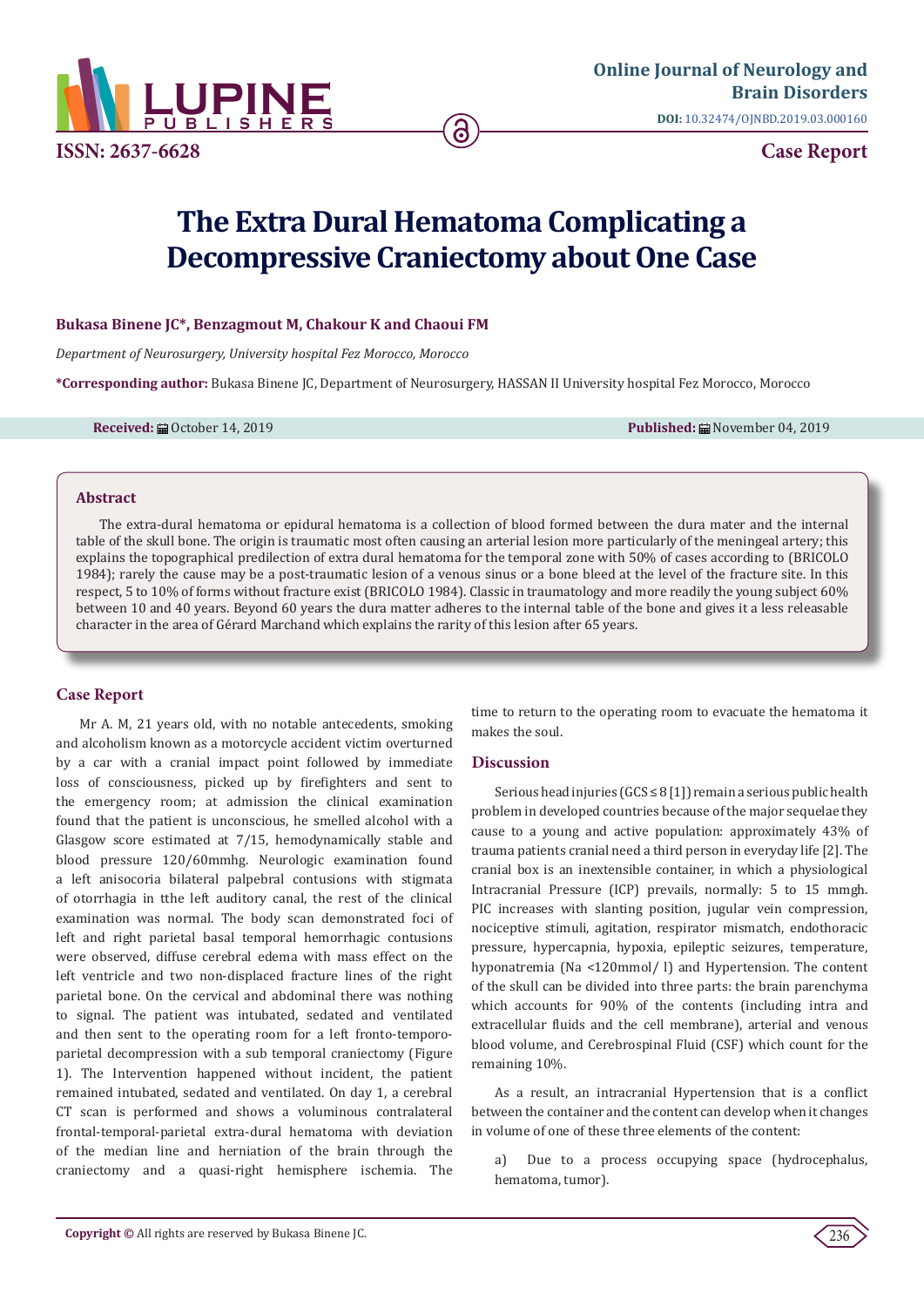b) Because of a cerebral edema reaction to a pathological process (head trauma, cerebral ischemia).

Only the volumes of CSF and blood (in its extra sinus venous portion) can be reduced to give space to the neo-volume, these are the only compensating elements. Once these compensatory mechanisms are exhausted, a small increase in volume leads to a significant increase in the ICP. Many pathological conditions are likely to lead to HTIC, of which cerebral edema seems to be the most common cause. The main risk of head trauma is the occurrence of HTIC incompatible with a sufficient Cerebral Perfusion Pressure

(CPP) [3], and responsible for the mortality found in 50% of traumatized cranial [4], as shown by the curve pressure-volume of Langfitt. The decompressive craniectomy, by the removal of a large bone component associated with a sub temporal craniectomy and a plasty of enlargement of the dura mater, is proposed in certain refractory HTIC situations in a context of progressive secondary lesions. His indications are difficult to ask. Its use seems to be associated with an improvement of the vital prognosis but remains controversial with regard to the functional prognosis of the survivors [5].



**Figure 1:** Day zero Cerebral CT scan shows on the parenchymal window patches (B, C, D) of left temporo-parietal hemorrhagic contusion foci, diffuse edema with erasing of the basal cisterns and mass effect on the medial line and lateral ventricle. The bony window (A) shows a two contralateral non-displaced fracture line opposite some contusion focus.

This surgical technique was proposed in the early twentieth century to try to improve the prognosis of tumor resection surgery. Its effect is correlated with size of a craniectomy [6], observed at a scan by emergence of cisterns of a base and reduction of deviation of a median line. For twenty years, this technique has been used to treat refractory HTICs for any other treatment, especially after failure of barbiturate coma and hypocapnia. The study by Yoo et al, proves the effectiveness of this technique on the reduction of intracranial pressure. This work shows the rapid decrease in intraventricular pressure immediately after bone decompression (decrease of 50±16.6% of the initial value), the opening of the dura allowing a decrease in intracranial pressure of approximately 34.5% [7]. Historically, decompressive craniectomy has been used to treat intracranial hypertension secondary to Reye's syndrome in children [1,8]. Stefini et al. [9] have reported good results after craniectomy for the treatment of hemorrhagic infarction secondary to venous sinus thrombosis. In the surgical treatment of spontaneous hematomas, Dierssen et al. [10] found a significant improvement in the mortality rate in treated patients by evacuation of the hematoma with craniectomy compared to a series

treated only by evacuation of the hematoma. Complications of the Decompressive Component [11,12].

Complications of Craniectomy can be Divided into:

a) Early complications dominated by hematomas.

b) Secondary complications, mainly: Hydrome and infections.

a) Early Complications: [13] Precociously, hemorrhagic complications and hematomas are the main complications. Decompression and decline of ICP are likely to promote the development of contralateral acute or extradural subdural hematoma. The increase in haemorrhagic lesions with craniectomy has been described as being favored by small flaps that promote the formation of localized cerebral hernias. These complications and the continuation of intensive care surveillance justify the establishment or maintenance of postoperative monitoring of ICP.

b) Secondary Complications: After decompressive surgery, the brain undergoes several changes regarding: hemodynamics

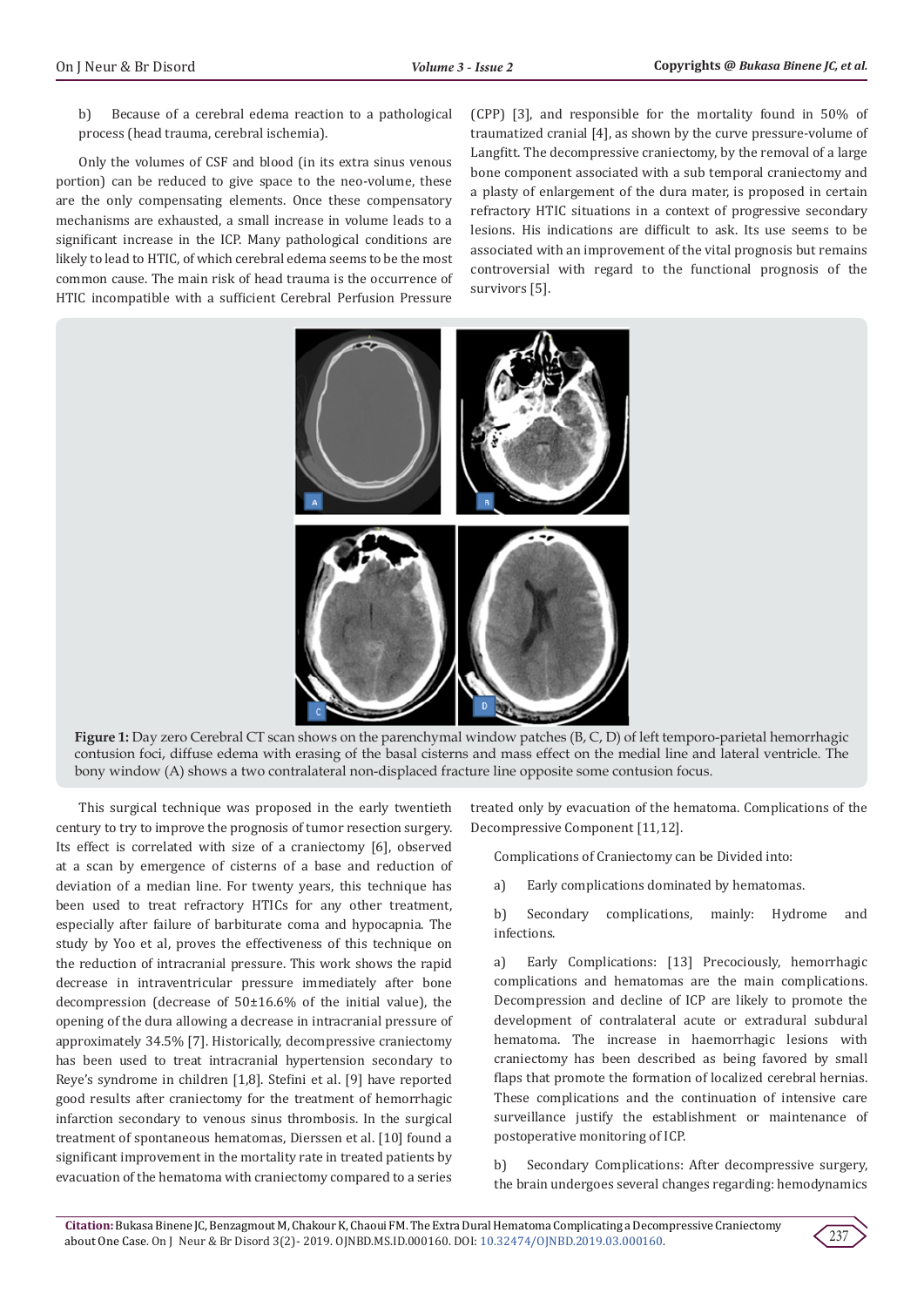with venous drainage, cerebrospinal fluid movement, and general metabolism. This is more clinically evident in patients who experience improvement and subsequent deterioration of neurological status within a few weeks to months after decompressive craniectomy with concave depression above the flap site. This phenomenon has been described as the scalp flap syndrome. The neurological signs may be limited to fatiguability, discomfort, depression, intolerance to vibration, headaches, more rarely sensory and / or motor deficits that may appear.

In 1977, Yamaura et al. [14] published a study of 33 patients with the scalp flap syndrome after craniectomy, and reported neurological improvement after bone segment reimplantation in 88% of patients with mild symptomatology published a study of 5 cases with neurological deterioration after craniectomy, which was improved by cranioplasty [15]. Some authors have explained the physiopathology of this phenomenon by the transmission of atmospheric pressure to the cranial cavity. The treatment of this syndrome consists in reconstituting the skull by a cranioplasty. Fodstad et al. [16] Studied cerebrospinal fluid dynamics before and after cranioplasty, and found an increase in cerebrospinal fluid pressure after cranioplasty in patients with this syndrome. Winkler et al., Studied the effect of cranioplasty on hemodynamics and cerebral metabolism, found improvement in blood flow and increased regional and general brain metabolism after cranioplasty. They also found that the increase in glucose metabolism after cranioplasty is a sign of good prognosis for patients operated on by decompressive craniectomy [17]. In one study, out of 23 patients with early cranioplasty, 8 weeks after the craniectomy, Liang et al, reported recovery of neurological signs in the majority of patients after early cranioplasty [18]. Other complications are not

# **Conclusion**

negligible, Yoo et al. [19]. reported an incidence of 13% d subdural hygroma and a 13% incidence of cranioplasty infection. To analyze infectious complications after craniectomy, a Moroccan study of a series of 170 patients operated by craniectomy, found infectious complications in 30 patients (17.60%) including 9 patients: scalp infection, 13 meningitis, 3 empyema, 3 abscesses and 2 osteitis. The risk factors identified were the urgency of the surgery, the duration of the surgery  $\geq 200$  minutes and the length of stay in the intensive care unit ≥72 hours [20-30]. Guerra et al, found infectious complications in 2% of the patients. patients included in this study, sub-dural hygroma in 26% and hydrocephalus in 14% [21, 31-45].

In a recent study by Rodrigo et al, among 89 patients treated with decompressive craniectomy for severe head trauma, the authors found 34.8% of patients who developed complications, with hydrocephalus in 7 patients (7.9%), subdural hydrome in 10 patients (11.3%) and infectious complications in 14 patients (15.9%). Aarabi et al, found in a series of 50 patients treated with decompressive craniectomy, hydrocephalus in 5 patients, hemorrhagic complications in 8 patients and subdural hydrome in 25 patients [9]. Polin et al, reported 28, 5% hydrocephalus after craniectomy [22,46-55]. Su, Ho and Wangont reported a case of subdural hydrome after decompressive craniectomy in a 63-yearold man who suffered a serious head injury resulting in a fronto subdural hematoma. -temporo-parietal with a mass effect. The condition of the patient improved after drainage of the hydromel [23, 56-59]. Kombogiorgas et al, made a retrospective study of 107 children treated with supra-tentorial decompressive craniectomy for several diagnoses, children who were presented with epilepsy are excluded, and the prophylactic anticonvulsant was given to 52% of children. 12% (13 children) developed epilepsy (predominantly female), 1.8% (2 patients) developed postoperative infection.



**Figure 2:** The CT scan done on J1 postoperative(E,F,G,H) shows a herniation of the cerebral parenchyma in a narrower opening of craniectomy with aggravation of foci of hemorrhagic contusion and diffuse edema erasing the cisterns of the base, an extra dural hematoma fronto-temporo-parietal right with quasi-hemispheric ischemia leading to a deviation of the median line and meningeal hemorrhage.

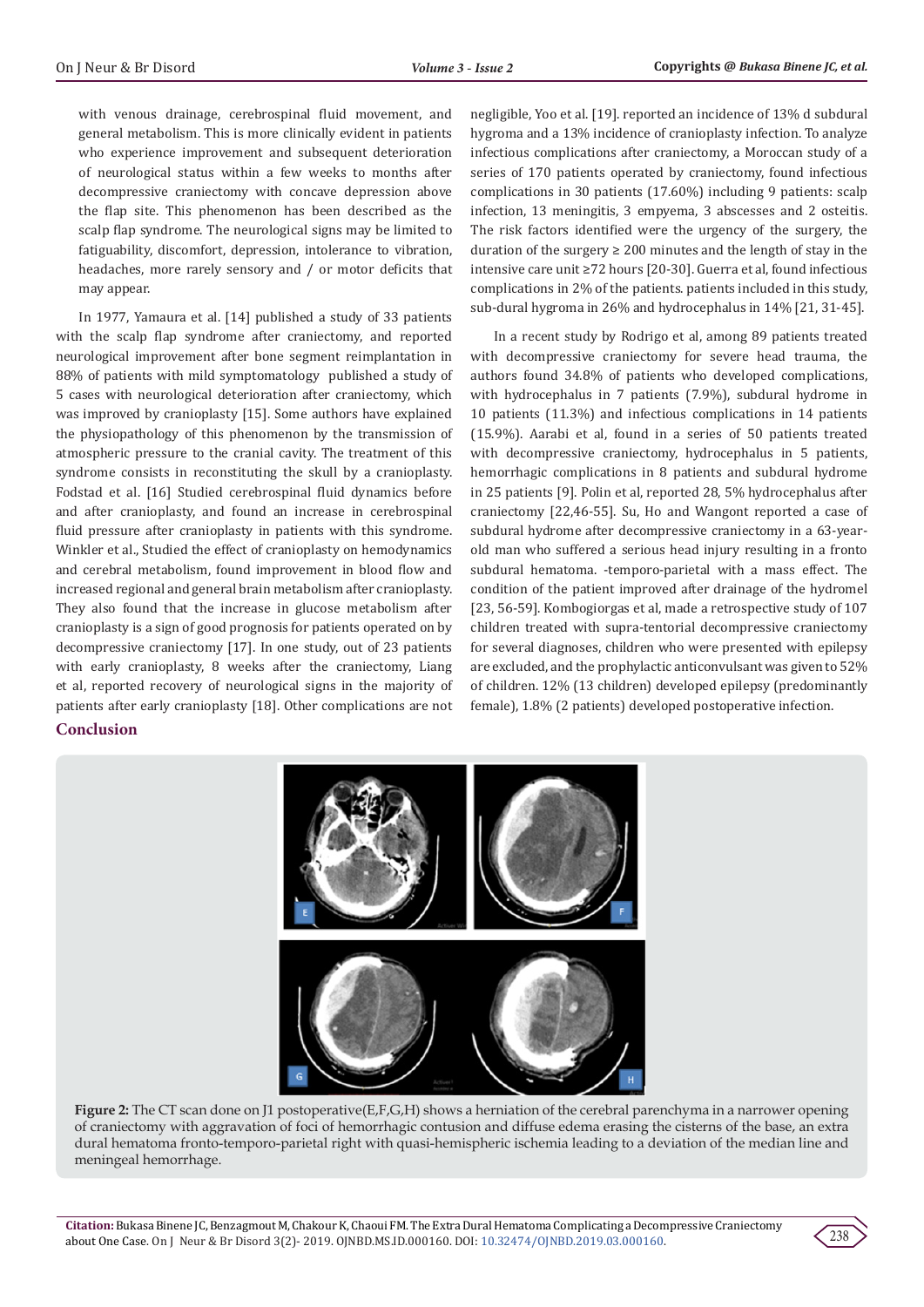In relation to the literature, there are more cases of sub-dural hygroma, infection, post-craniectomy epilepsy and extradural hematoma [29]. This leads us to conclude that the controlateral extra-dural hematoma complicating the decompressive component is a real but rare entity whose pathophysiology can be explained by the existence of a post-traumatic contralateral bone lesion clogged by the hard-faced mother. reinforced by the cerebral parenchyma before the craniectomy, the existence of a small vascular lesion in this case the average meningeal artery or one of its branches compressed and pressed against the internal table of the bone by the cerebral parenchyma oedematous via the hard mother before the decompressive craniectomy. In this case the extra dural hematoma is developed after the lifting of the compression via the decompressive craniectomy with herniation of the cerebral parenchyma (Figure 2).

#### **References**

- 1. [Ausman JI, Rogers C, Sharp HL \(1976\) Decompressive craniectomy for](https://www.ncbi.nlm.nih.gov/pubmed/951659)  [the encephalopathy of Reye's syndrome. Surg Neurol 6\(2\): 97-99.](https://www.ncbi.nlm.nih.gov/pubmed/951659)
- 2. [Masson F, Vecsey J, Salmi LR, Dartigues JF, Erny P, et al. \(1997\) Disability](https://www.ncbi.nlm.nih.gov/pubmed/9180652)  [and handicap five years after a head injury: A population based study. J](https://www.ncbi.nlm.nih.gov/pubmed/9180652)  [Clin Epidemiol 50\(5\): 595-601.](https://www.ncbi.nlm.nih.gov/pubmed/9180652)
- 3. [Munch E, Horn P, Schurer L, Piepgras A, Paul T, et al. \(2000\) Management](https://www.ncbi.nlm.nih.gov/pubmed/10942004)  [of severe traumatic brain injury bydecompressive craniectomy.](https://www.ncbi.nlm.nih.gov/pubmed/10942004)  [Neurosurgery 47\(2\): 322-323.](https://www.ncbi.nlm.nih.gov/pubmed/10942004)
- 4. [O Fourcade, Regis Fuzier, A Daboussi, M Gigaud, M Tr](https://www.researchgate.net/publication/7106084_Decompressive_craniectomy_and_intracranial_hypertension)émoulet, et al. [\(2006\) Decompressive craniectomy and intracranial hypertension.](https://www.researchgate.net/publication/7106084_Decompressive_craniectomy_and_intracranial_hypertension)  Annales Françaises d Anesthésie et de Ré[animation 25\(8\): 858-862.](https://www.researchgate.net/publication/7106084_Decompressive_craniectomy_and_intracranial_hypertension)
- 5. [G. Bouhours, A Ter Minassian, L Beydon \(2006\) Traumatismes crâniens](https://www.srlf.org/wp-content/uploads/2015/11/0612-Reanimation-Vol15-N7-8-p552_560.pdf)  [graves: Prise en charge à la phase initiale Severe head injury: Initial](https://www.srlf.org/wp-content/uploads/2015/11/0612-Reanimation-Vol15-N7-8-p552_560.pdf)  management. Ré[animation 15\(7-8\): 552-560](https://www.srlf.org/wp-content/uploads/2015/11/0612-Reanimation-Vol15-N7-8-p552_560.pdf)
- 6. [LI Gu, Wen Liang, Yang XF, Zheng XJ, Zhan RY. et al. \(2008\) Efficacy of](https://www.ncbi.nlm.nih.gov/pubmed/18667125)  [large decompressive craniectomy in severe traumatic brain injury.](https://www.ncbi.nlm.nih.gov/pubmed/18667125)  [Chinese Journal of Traumatology 2008 11\(4\): 253-256.](https://www.ncbi.nlm.nih.gov/pubmed/18667125)
- 7. Vahedi K (2005) Place of neurosurgery in the treatment of cerebral ischemic attacks. In: Medical Encyclopedia. Elsevier. Neurology, Paris.
- 8. [Bizhan Aarabi, Dale C Hesdorffer, Edward S Ahn, Carla Aresco, Thomas](https://www.ncbi.nlm.nih.gov/pubmed/16619648)  [M Scalea, et al. \(2006\) Outcome following decompressive craniectomy](https://www.ncbi.nlm.nih.gov/pubmed/16619648)  [for malignant swelling due to severe head injury. J Neurosurg Volume](https://www.ncbi.nlm.nih.gov/pubmed/16619648)  [10\(4\): 469-479.](https://www.ncbi.nlm.nih.gov/pubmed/16619648)
- 9. [Stefini R, Latronico N, Cornali C, Rasulo F, Bollati A \(1999\) Emergent](https://www.ncbi.nlm.nih.gov/pubmed/10493383)  [decompressive craniectomy in patients with fixed dilated pupils due](https://www.ncbi.nlm.nih.gov/pubmed/10493383)  [to cerebral venous and dural sinus thrombosis: Report of three cases.](https://www.ncbi.nlm.nih.gov/pubmed/10493383)  [Neurosurgery 45\(3\): 626-629.](https://www.ncbi.nlm.nih.gov/pubmed/10493383)
- 10. [Dierssen G, Carda R, Coca JM \(1983\) The influence of large decompressive](https://www.ncbi.nlm.nih.gov/pubmed/6624556)  [craniectomy on the outcome of surgical treatment in spontaneous](https://www.ncbi.nlm.nih.gov/pubmed/6624556)  [intracerebral haematomas. Acta Neurochir \(Wien\) 69\(1-2\): 53-60.](https://www.ncbi.nlm.nih.gov/pubmed/6624556)
- 11. [Venes JL, Collins WF \(1975\) Bifrontal decompressive craniectomy in the](https://www.ncbi.nlm.nih.gov/pubmed/1123660)  [management of head trauma. J Neurosurg 42\(4\): 429-433.](https://www.ncbi.nlm.nih.gov/pubmed/1123660)
- 12. [Ucar T, Akyuz M, Kazan S, Tuncer R \(2005\) Role of decompressive](https://www.ncbi.nlm.nih.gov/pubmed/16305319)  [surgery in the management of severe head injuries: prognostic factors](https://www.ncbi.nlm.nih.gov/pubmed/16305319)  [and patient selection. J Neurotrauma 22\(11\): 1311-1318.](https://www.ncbi.nlm.nih.gov/pubmed/16305319)
- 13. [Schiffer J, Gur R, Nisim U, Pollak L \(1997\) Symptomatic patients after](https://www.ncbi.nlm.nih.gov/pubmed/9068692)  [craniectomy. Surg Neurol 47\(3\): 231-237.](https://www.ncbi.nlm.nih.gov/pubmed/9068692)
- 14. [Uhl E, Kreth FW, Elias B, Goldammer A, Hempelmann RG, et al. \(2004\)](https://www.ncbi.nlm.nih.gov/pubmed/14742603)  [Outcome and prognostic factorsof hemicraniectomy for space occupying](https://www.ncbi.nlm.nih.gov/pubmed/14742603)  [cerebral infarction. J Neurol Neurosurg Psychiatry 75 \(2\): 179-180.](https://www.ncbi.nlm.nih.gov/pubmed/14742603)
- 15. [Fodstad H, Love JA, Ekstedt J, Frid](https://www.ncbi.nlm.nih.gov/pubmed/6741628)én H, Liliequist B (1984) Effect of [cranioplastyon cerebrospinal fluid hydrodynamics in patients with the](https://www.ncbi.nlm.nih.gov/pubmed/6741628) [syndrome of the trephined. Acta Neurochir \(Wien\) 70\(1-2\): 21-30.](https://www.ncbi.nlm.nih.gov/pubmed/6741628)
- 16. [Timofeev I, Czosnyka M, Nortje J, Smielewski P, Kirkpatrick P, et al.](https://www.ncbi.nlm.nih.gov/pubmed/18173312) [\(2008\) Effect of decompressive craniectomy on intracranial pressure](https://www.ncbi.nlm.nih.gov/pubmed/18173312) [and cerebrospinal compensation following traumatic brain injury. J](https://www.ncbi.nlm.nih.gov/pubmed/18173312) [Neurosurg 108\(1\): 66-73.](https://www.ncbi.nlm.nih.gov/pubmed/18173312)
- 17. [Liang W, Xiaofeng Y, Weiguo L, Gang S, Xuesheng Z, et al. \(2007\)](https://www.ncbi.nlm.nih.gov/pubmed/17538313) [Cranioplastyof large cranial defect at an early stage after d](https://www.ncbi.nlm.nih.gov/pubmed/17538313)écompressive [craniectomy performed for severe head trauma. Journal of craniofacial](https://www.ncbi.nlm.nih.gov/pubmed/17538313) [surgery 18\(3\): 526-32.](https://www.ncbi.nlm.nih.gov/pubmed/17538313)
- 18. Venne D, Salloum A (2004) Decompressive craniectomy: unilateral or bilateral procedure? Masson Paris. 50(5): 91-91.
- 19. [B Idali, B Lahyat, K Khaleq, K Ibahioin, A El Azhari et al. \(2004\)](https://www.sciencedirect.com/science/article/pii/S0399077X04000654) [Postoperative infection after craniotomy in adult Postoperative infection](https://www.sciencedirect.com/science/article/pii/S0399077X04000654) [following craniotomy in adults. Medicine and Infectious Diseases 34\(5\):](https://www.sciencedirect.com/science/article/pii/S0399077X04000654) [221-24.](https://www.sciencedirect.com/science/article/pii/S0399077X04000654)
- 20. [Guerra WKW, Gaab MR, Dietz H, Mueller JU, Piek J, et al. \(1999\) Surgical](https://www.ncbi.nlm.nih.gov/pubmed/9950487) [decompression for traumatic brain sweelling: indications and results.](https://www.ncbi.nlm.nih.gov/pubmed/9950487) [Neurosurg 90\(2\): 187-196.](https://www.ncbi.nlm.nih.gov/pubmed/9950487)
- 21. [Polin RS, Shaffrey ME, Bogaev CA, Tisdale N, Germanson T, et al.](https://www.ncbi.nlm.nih.gov/pubmed/9218299) [\(1997\) Decompressive bifrontal craniectomyin the treatment of severe](https://www.ncbi.nlm.nih.gov/pubmed/9218299) [refractory posttraumatic cerebral edema. Neurosurgery 41\(1\): 84-94.](https://www.ncbi.nlm.nih.gov/pubmed/9218299)
- 22. [Su FW, Ho JT, Wang HC \(2008\) Acute contralateral subdural hygroma](https://www.ncbi.nlm.nih.gov/pubmed/18182295) [following craniectomy. J Clin Neurosci 15\(3\): 305-307.](https://www.ncbi.nlm.nih.gov/pubmed/18182295)
- 23. Kombogiorgas Dimitris, Jatavallabhula N, Sgouros Spyros, Josan Vivek, Walsh A et al. (2006) Risk factors for developing epilepsy after craniotomy in children. Child's Nervous System 22(11): 1441-1445.
- 24. [Arjona A, Serrano-Castro PJ, Guardado-Santerv](https://www.ncbi.nlm.nih.gov/pubmed/14752715)ás P, Maestre-Moreno [JF, Olivares J, et al. \(2004\) Malignant middle cerebral artery infarction:](https://www.ncbi.nlm.nih.gov/pubmed/14752715) [Medical or surgical treatment? Rev Neurol 38\(2\):145-150.](https://www.ncbi.nlm.nih.gov/pubmed/14752715)
- 25. Albanè[se J, Leone M, Alliez JR, Kaya JM, Antonini F, et al. \(2003\)](https://www.ncbi.nlm.nih.gov/pubmed/14530763) [Decompressive craniectomy for severe traumatic brain injury:](https://www.ncbi.nlm.nih.gov/pubmed/14530763) [Evaluation of the effects at one year. Crit Care Med 31\(10\): 2535-2538.](https://www.ncbi.nlm.nih.gov/pubmed/14530763)
- 26. Açikgö[z B, Ozcan OE, Erbengi A, Bertan V, Ruacan S, et al. \(1986\)](https://www.ncbi.nlm.nih.gov/pubmed/2946089) [Histopathological and microdensitometric analysis of craniotomy bone](https://www.ncbi.nlm.nih.gov/pubmed/2946089) [flaps preserved between abdominal fat and muscle. Surg Neurol 26\(6\):](https://www.ncbi.nlm.nih.gov/pubmed/2946089) [557-561](https://www.ncbi.nlm.nih.gov/pubmed/2946089)
- 27. A El Ouahabi, D Mudjir, Mouden A El Khamlichi (2006) Decompetitive duvolet place in intracranial Hematoma post traumatic. Department of Neurosurgery Specialty Hospital of Rabat XV National Congress of the Moroccan Society of Neurosurgery. Skhirat.
- 28. [Bulger EM, Nathens AB, Rivara FP, Moore M, MacKenzie EJ, et al. \(2002\)](https://www.ncbi.nlm.nih.gov/pubmed/12163808) [Management of severe head injury: Institutional variations in care and](https://www.ncbi.nlm.nih.gov/pubmed/12163808) [effect on outcome. Crit Care Med 30\(8\):1870-1876.](https://www.ncbi.nlm.nih.gov/pubmed/12163808)
- 29. [Cushing H \(1905\) The establishment of cerebral hernia as a](https://www.worldcat.org/title/establishment-of-cerebral-hernia-as-a-decompressive-measure-for-inaccessible-brain-tumors-with-the-description-of-intermuscular-methods-of-making-the-bone-defect-in-temporal-and-occipital-regions/oclc/13351236) [decompressive measure of inaccessible brain tumors with the](https://www.worldcat.org/title/establishment-of-cerebral-hernia-as-a-decompressive-measure-for-inaccessible-brain-tumors-with-the-description-of-intermuscular-methods-of-making-the-bone-defect-in-temporal-and-occipital-regions/oclc/13351236) [description of intermuscular methods of making the bone defect in](https://www.worldcat.org/title/establishment-of-cerebral-hernia-as-a-decompressive-measure-for-inaccessible-brain-tumors-with-the-description-of-intermuscular-methods-of-making-the-bone-defect-in-temporal-and-occipital-regions/oclc/13351236) [temporal and occipital regions. Surg Gynecol Obstet 1: 297-314.](https://www.worldcat.org/title/establishment-of-cerebral-hernia-as-a-decompressive-measure-for-inaccessible-brain-tumors-with-the-description-of-intermuscular-methods-of-making-the-bone-defect-in-temporal-and-occipital-regions/oclc/13351236)
- 30. [Chen CC, Cho DY, Tsai SC \(2007\) Outcome of and prognostic factors for](https://www.ncbi.nlm.nih.gov/pubmed/17275311) [decompressive hemicraniectomy in malignant middle cerebral artery](https://www.ncbi.nlm.nih.gov/pubmed/17275311) [infarction. J Clin Neurosci 14\(4\): 317-321.](https://www.ncbi.nlm.nih.gov/pubmed/17275311)
- 31. [Chibbaro Salvatore, Tacconi Leonello \(2007\) Role of decompressive](https://www.ncbi.nlm.nih.gov/pubmed/17765952) [craniectomy in the management of severe head injury with refractory](https://www.ncbi.nlm.nih.gov/pubmed/17765952) [cerebral edema and intractable intracranial pressure. Our experience](https://www.ncbi.nlm.nih.gov/pubmed/17765952) [with 48 cases. Surgical neurology 68\(6\): 632-638.](https://www.ncbi.nlm.nih.gov/pubmed/17765952)
- 32. Charles Philip Toussaint, TC Origitano (2008) Decompressive Craniectomy Review of Indication, Outcome, and Implication Neurosurg Q 18(1).